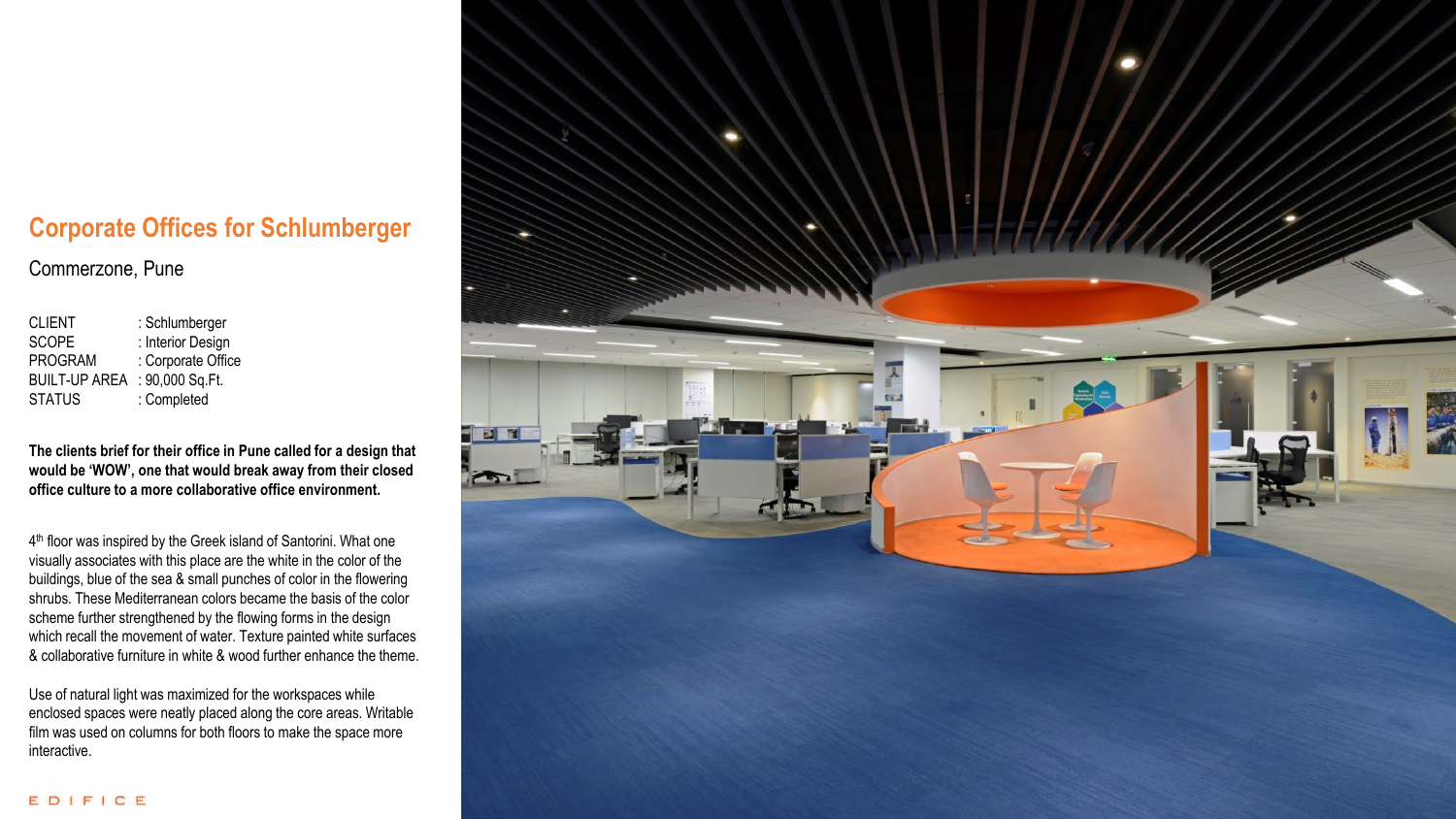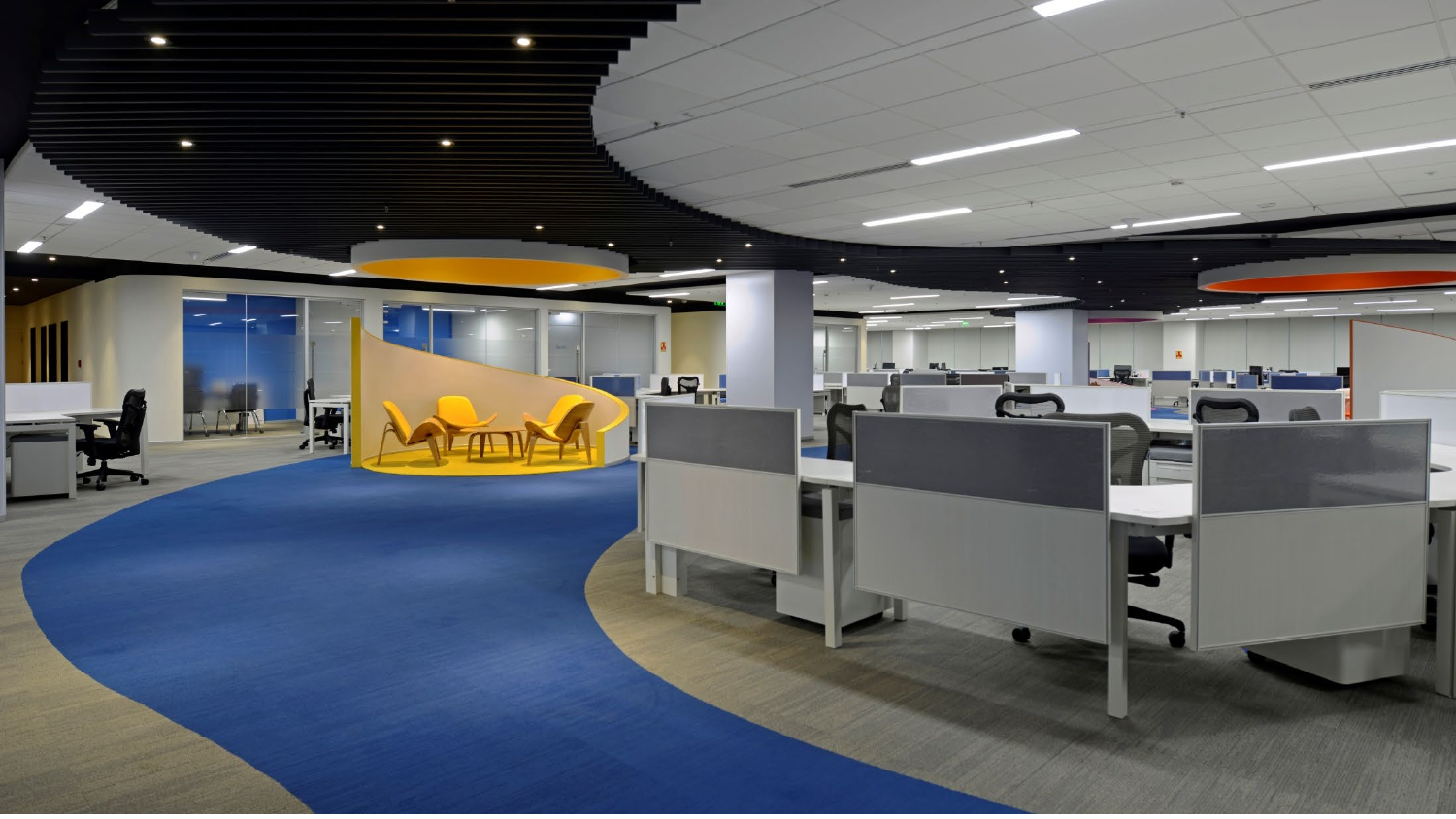



3<sup>rd</sup> floor was inspired by Central American colors & architecture. The idea was to create a resort like feel with natural surroundings. A blue & beige carpet simulates the sand & the sea, with a hazy merging of the 2 colors, emulating a shoreline. Earthy colors like terracotta, beige & orange have been used. The collaborative furniture is in wood with upholstery in earthy colors.

The cafeteria has been designed differently from the open office area to break away from the theme. The color scheme has a palette of white, black, wood tones and a splash of orange to add brightness. The serving counter has been designed buffet style & is not as per the conventional office café counters.

The recreation area has stepped seating against 1 wall, with a busy ceiling featuring colored grids. The ceiling has exposed ducting to create an industrial look. This again breaks away from the theme of the office area.

The entire office space in both themes is punctuated with collaborative spaces which not only break a regular office set up visually but also act as alternative work spaces.